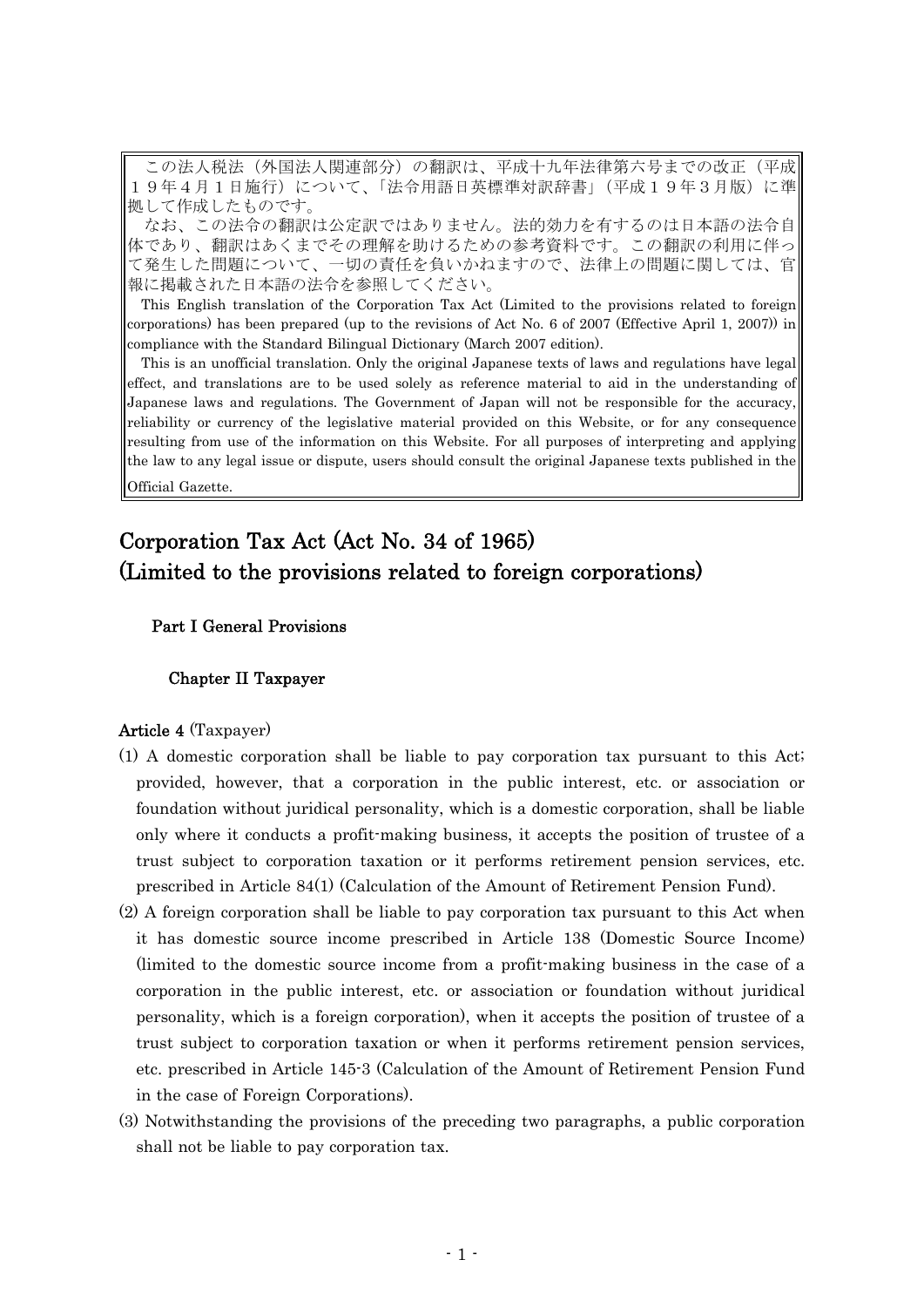(4) An individual who accepts the position of trustee of a trust subject to corporation taxation shall be liable to pay corporation tax pursuant to this Act.

### Chapter II-II Consolidated Taxpayer

### Article 4-2 (Consolidated Taxpayer)

Where a domestic corporation (limited to an ordinary corporation or a cooperative, etc.; excluding the corporations listed below) and other domestic corporation(s) (limited to ordinary corporations; excluding a corporation under liquidation proceedings, specific purpose company prescribed in Article 2(3) of the Act on Securitization of Assets (Definitions), and any other corporation specified by a Cabinet Order) in which the former domestic corporation has a full controlling interest (meaning a relationship specified by a Cabinet Order as a relationship whereby one party directly or indirectly holds the whole of the issued shares of or capital contributions to the other party (excluding the shares or capital contributions held by the other party); hereinafter the same shall apply in this Article) have all obtained approval from the Commissioner of the National Tax Agency for paying corporation tax via such controlling domestic corporation as taxpayer, these corporations shall pay corporation tax via the controlling domestic corporation as taxpayer pursuant to this Act:

- (i) Corporation under liquidation proceedings
- (ii) Corporation having a relationship with an ordinary corporation (excluding a foreign corporation) or cooperative, etc. in which such ordinary corporation or cooperative, etc. has a full controlling interest
- (iii) Any other corporation specified by a Cabinet Order

### Chapter III Scope of Taxable Income, etc.

Article 9 (Scope of Taxable Income of Foreign Corporations)

A foreign corporation shall have corporation tax imposed on income for each business year with respect to income for each business year categorized as domestic source income listed in each item of Article 141 (Tax Base of Corporation Tax in the case of Foreign Corporations) for the category of foreign corporation listed in the relevant item.

Article 10 (Exclusion from Taxation of Non-Profit-Making Business Income of Foreign Corporations in the Public Interest, etc.)

Notwithstanding the provision of the preceding Article, a corporation in the public interest, etc. or association or foundation without juridical personality, which is a foreign corporation, shall not have corporation tax imposed on income for each business year with respect to the part of the income prescribed in the said Article which has not arisen from its profit-making business.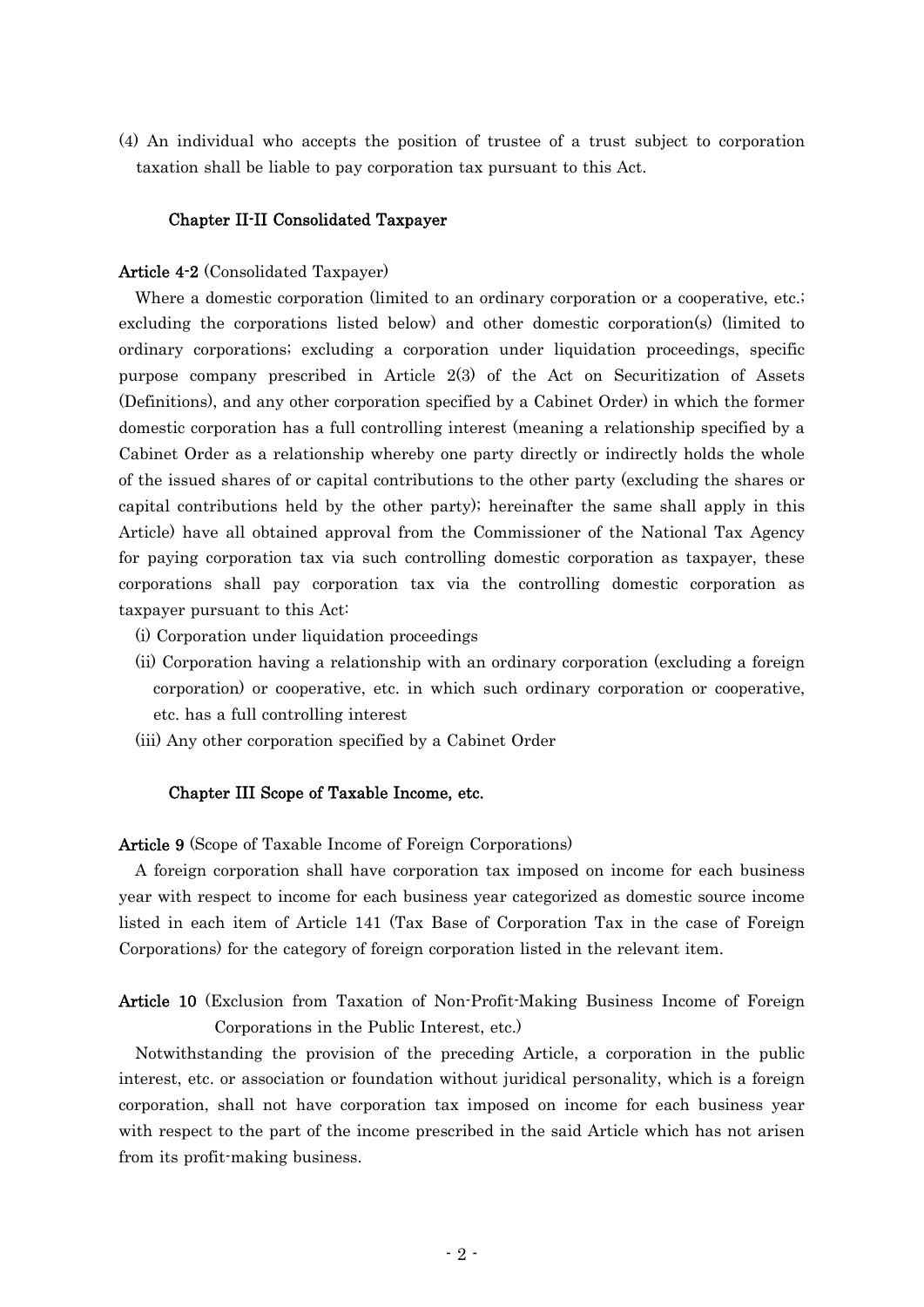# Article 10-2 (Taxation on Retirement Pension Funds of Foreign Corporations Engaged in Retirement Pension Services, etc.)

A foreign corporation which performs retirement pension services, etc. prescribed in Article 145-3 (Calculation of the Amount of Retirement Pension Fund in the case of Foreign Corporations) shall, in addition to corporation tax imposed pursuant to the provision of Article 9 (Scope of Taxable Income of Foreign Corporations), have corporation tax imposed on its retirement pension fund with respect to the retirement pension fund for each business year.

### Part III Corporation Tax of Foreign Corporations

# Chapter I Domestic Source Income

# Article 138 (Domestic Source Income)

The term "domestic source income" as used in this Part means any of the following:

- (i) Income from a business conducted in Japan or from the utilization, holding or transfer of assets located in Japan (excluding the types of income falling under the next item to item (xi)) or any other income specified by a Cabinet Order as arising from sources within Japan
- (ii) Consideration received by a corporation which conducts a business that is mainly intended to provide personal services in Japan and is specified by a Cabinet Order, for the provision of the said personal services
- (iii) Consideration for the lending of real estate located in Japan, any right on real estate located in Japan or a right of quarrying pursuant to the provisions of the Quarrying Act (Act No. 291 of 1950) (including the establishment of superficies or a right of quarrying or any other act carried out for having another person use real estate, any right on real estate or right of quarrying), the establishment of a mining lease pursuant to the provisions of the Mining Act (Act No. 289 of 1950) or the lending of a vessel or aircraft to a resident prescribed in Article  $2(1)(iii)$  of the Income Tax Act (Definitions) or a domestic corporation
- (iv) Interest, etc. prescribed in Article 23(1) of the Income Tax Act (Interest Income), which is listed in any of the following:
	- (a) Interest on Japanese national government bonds or Japanese local government bonds or bonds issued by a domestic corporation, all of which fall under the category of government or company bonds prescribed in Article  $2(1)(ix)$  of the Income Tax Act
	- (b) Interest on deposits or savings prescribed in Article  $2(1)(x)$  of the Income Tax Act which have been deposited with a business office, other office or any other equivalent thereto, located in Japan (hereinafter referred to as "business office" in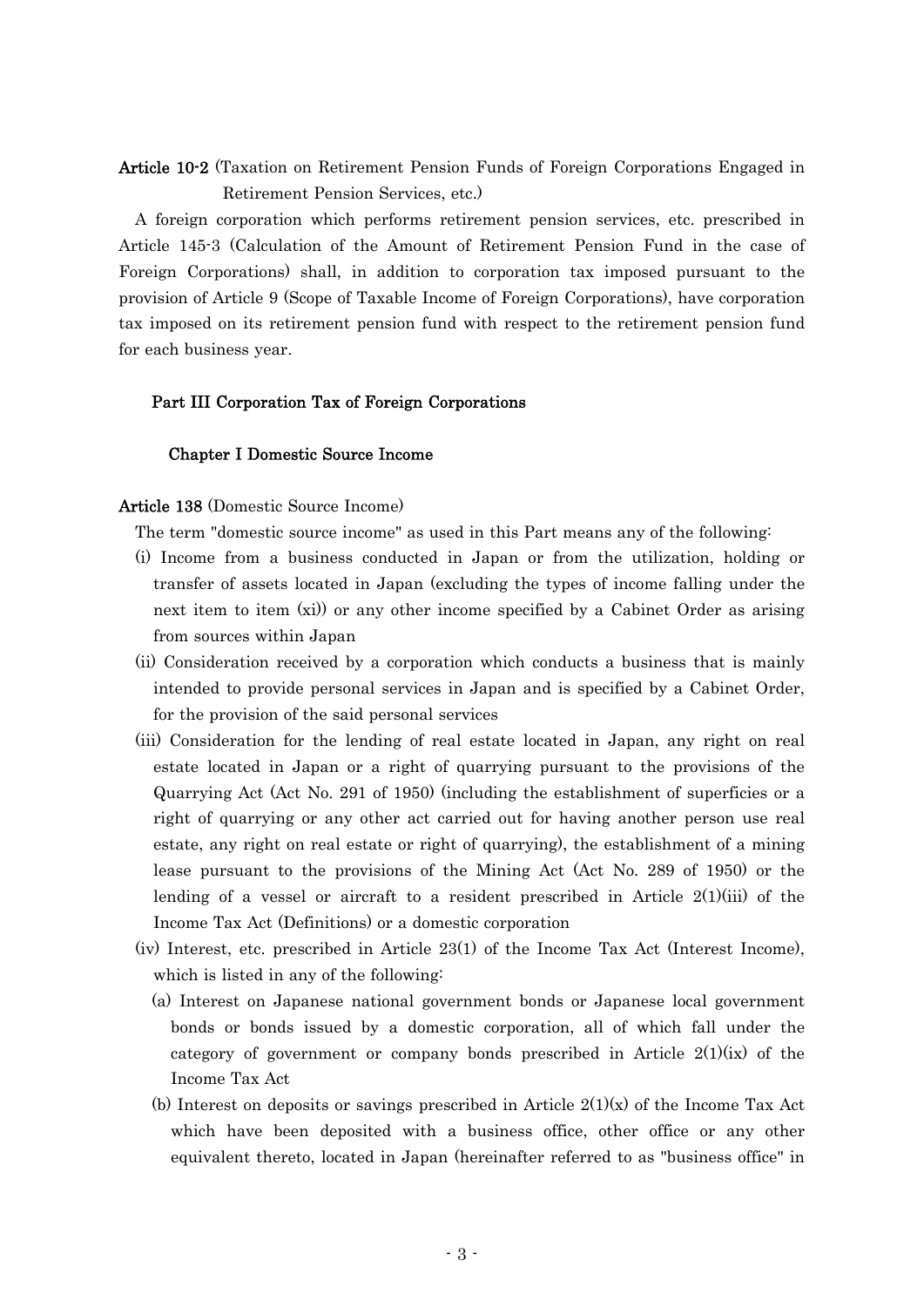this Article)

- (c) Distribution of profit from a jointly managed money trust, bond investment trust or publicly offered bond investment trust (meaning a publicly offered bond investment trust prescribed in Article  $2(1)(xy)$ -3 of the Income Tax Act; hereinafter the same shall apply in (b) of the next item) which has been entrusted with a business office located in Japan
- (v) Dividend, etc. prescribed in Article 24(1) of the Income Tax Act (Dividend Income), which is listed in any of the following:
	- (a) Dividend of surplus, dividend of profit, distribution of surplus or interest on funds prescribed in Article 24(1) of the Income Tax Act which is received from a domestic corporation
	- (b) Distribution of profit from an investment trust prescribed in Article  $2(1)(xii)$ -2 of the Income Tax Act (excluding a bond investment trust and a publicly offered bond investment trust) or a specified trust issuing a beneficiary certificate prescribed in Article  $2(x\text{six})$ (c) (Definitions) which has been entrusted with a business office located in Japan
- (vi) Interest on a loan provided for a person who performs operations in Japan (including equivalents thereto), which pertains to the said operations (excluding interest specified by a Cabinet Order)
- (vii) Any of the following royalties or considerations received from a person who performs operations in Japan, which pertain to the said operations:
	- (a) Royalty for an industrial property right or any other right concerning technology, a production method involving special technology or any other equivalent thereto, or consideration for the transfer thereof
	- (b) Royalty for a copyright (including right of publication, neighboring right, and any other equivalent thereto), or consideration for the transfer thereof
	- (c) Royalty for machinery, equipment or any other tool specified by a Cabinet Order
- (viii) Monetary award for the advertisement of a business conducted in Japan, which is specified by a Cabinet Order
- (ix) Pension received under a life insurance contract, casualty insurance contract or any other contract for a pension concluded via a business office located in Japan or via a person who acts as an agent for conclusion of contracts in Japan (including a surplus distributed or a refund paid under the relevant contract for a pension on or after the date of commencement of the payment of a pension, and a lump sum payment given in lieu of a pension under the said contract)
- (x) Any of the following compensation money for benefits, interest, profit or margin profit:
	- (a) Compensation money for benefits listed in Article 174(iii) of the Income Tax Act (Tax Base of Income Tax in the case of Domestic Corporations), which pertains to installment deposits that have been accepted by a business office located in Japan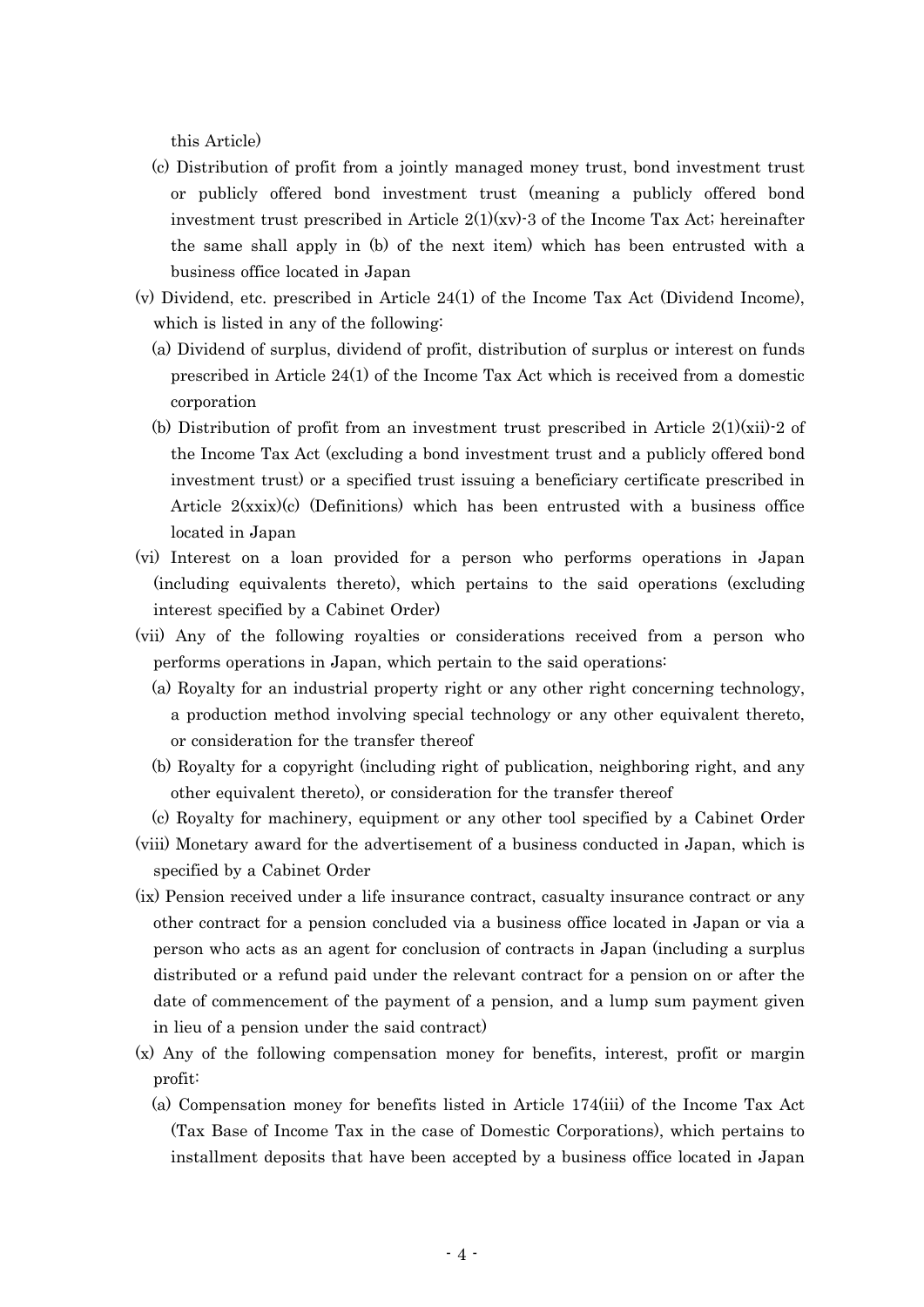- (b) Compensation money for benefits listed in Article 174(iv) of the Income Tax Act, which pertains to installments prescribed in the said item that have been accepted by a business office located in Japan
- (c) Interest listed in Article 174(v) of the Income Tax Act, which pertains to a contract prescribed in the said item that has been concluded via a business office located in Japan
- (d) Interest listed in Article 174(vi) of the Income Tax Act, which pertains to a contract prescribed in the said item that has been concluded via a business office located in Japan
- (e) Margin profit listed in Article 174(vii) of the Income Tax Act, which pertains to deposits or savings that have been accepted by a business office located in Japan
- (f) Margin profit listed in Article 174(viii) of the Income Tax Act, which pertains to a contract prescribed in the said item that has been concluded via a business office located in Japan or via a person who acts as an agent for conclusion of contracts in Japan
- (xi) Distribution of profit received under a silent partnership contract (including a contract specified by a Cabinet Order as being equivalent thereto) with respect to capital contributions to a person who conducts a business in Japan

### Article 139 (Domestic Source Income Subject to the Provisions of Tax Conventions)

Where a convention for the avoidance of double taxation with respect to taxes on income that Japan has concluded contains provisions on domestic source income that are different from the provisions of the preceding Article, the domestic source income of a corporation that is subject to such convention shall, notwithstanding the said Article, be governed by the convention to the extent of such different provisions. In this case, where the convention contains provisions on domestic source income that can replace the provisions of items (ii) to (xi) of the said Article, with regard to the application of the part of this Act that relates to the matters prescribed in these items, any income treated as domestic source income under the convention shall be deemed to be the corresponding domestic source income listed in the relevant item.

### Article 140 (Details of Scope of Domestic Source Income)

In addition to what is prescribed in the preceding two Articles, necessary matters concerning the scope of domestic source income shall be specified by a Cabinet Order.

### Chapter II Corporation Tax on Income for Each Business Year

### Section 1 Tax Base and Calculation Thereof

Article 141 (Tax Base of Corporation Tax on Income for Each Business Year in the case of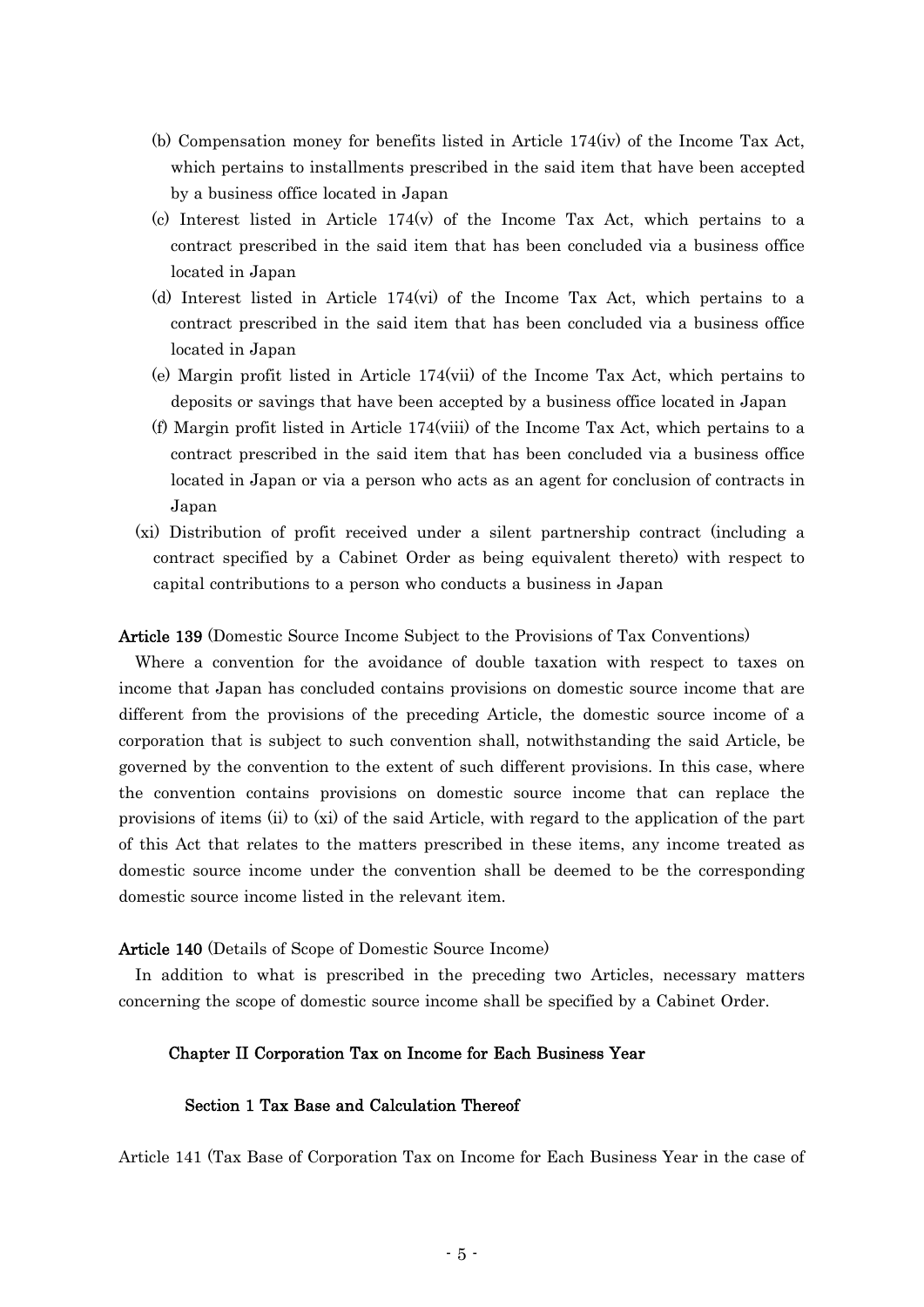#### Foreign Corporations)

The tax base of corporation tax imposed on a foreign corporation for income for each business year shall be the amount of income categorized as domestic source income listed in each of the following items for the category of foreign corporation listed in the relevant item.

- (i) A foreign corporation that has, in Japan, branch offices, factories or any other fixed places for conducting a business which are specified by a Cabinet Order: All domestic source income
- (ii) A foreign corporation that has carried out construction, installation, assembly or any other work or provided services for directing and supervising such work (hereinafter referred to as "construction work, etc." in this item) in Japan for more than one year (excluding a foreign corporation that falls under the preceding item): Any of the following domestic source income
	- (a) Domestic source income listed in Article 138(i) to (iii) (Domestic Source Income)
	- (b) Domestic source income listed in Article 138(iv) to (xi), which is attributed to the business involving construction work, etc. that is conducted by the foreign corporation in Japan
- (iii) A foreign corporation that has, in Japan, a person who is authorized to conclude a contract on its behalf or any other person equivalent to such an authorized person specified by a Cabinet Order (hereinafter referred to as an "agent, etc." in this item) (excluding a foreign corporation that falls under item (i)): Any of the following domestic source income:
	- (a) Domestic source income listed in Article 138(i) to (iii)
	- (b) Domestic source income listed in Article 138(iv) to (xi), which is attributed to the business conducted by the foreign corporation in Japan via the said agent, etc.
- (iv) A foreign corporation other than one listed in the preceding three items: Any of the following domestic source income:
	- (a) Domestic source income listed in Article 138(i) which has arisen from the utilization or holding of assets located in Japan or the transfer of real estate located in Japan, or any such income which is specified by a Cabinet Order
	- (b) Domestic source income listed in Article 138(ii) and (iii)

# Article 142 (Calculation of the Amount of Income Categorized as Domestic Source Income)

The amount of income of a foreign corporation categorized as domestic source income prescribed in the preceding Article shall be the amount calculated with respect to the said income categorized as domestic source income, pursuant to the provision of a Cabinet Order and in accordance with the provisions of Part II, Chapter I, Section 1, Subsection 2 to Subsection 10 (Calculation of the Amount of Income for Each Business Year of Domestic Corporations) (excluding Article 46 (Inclusion in Deductible Expenses of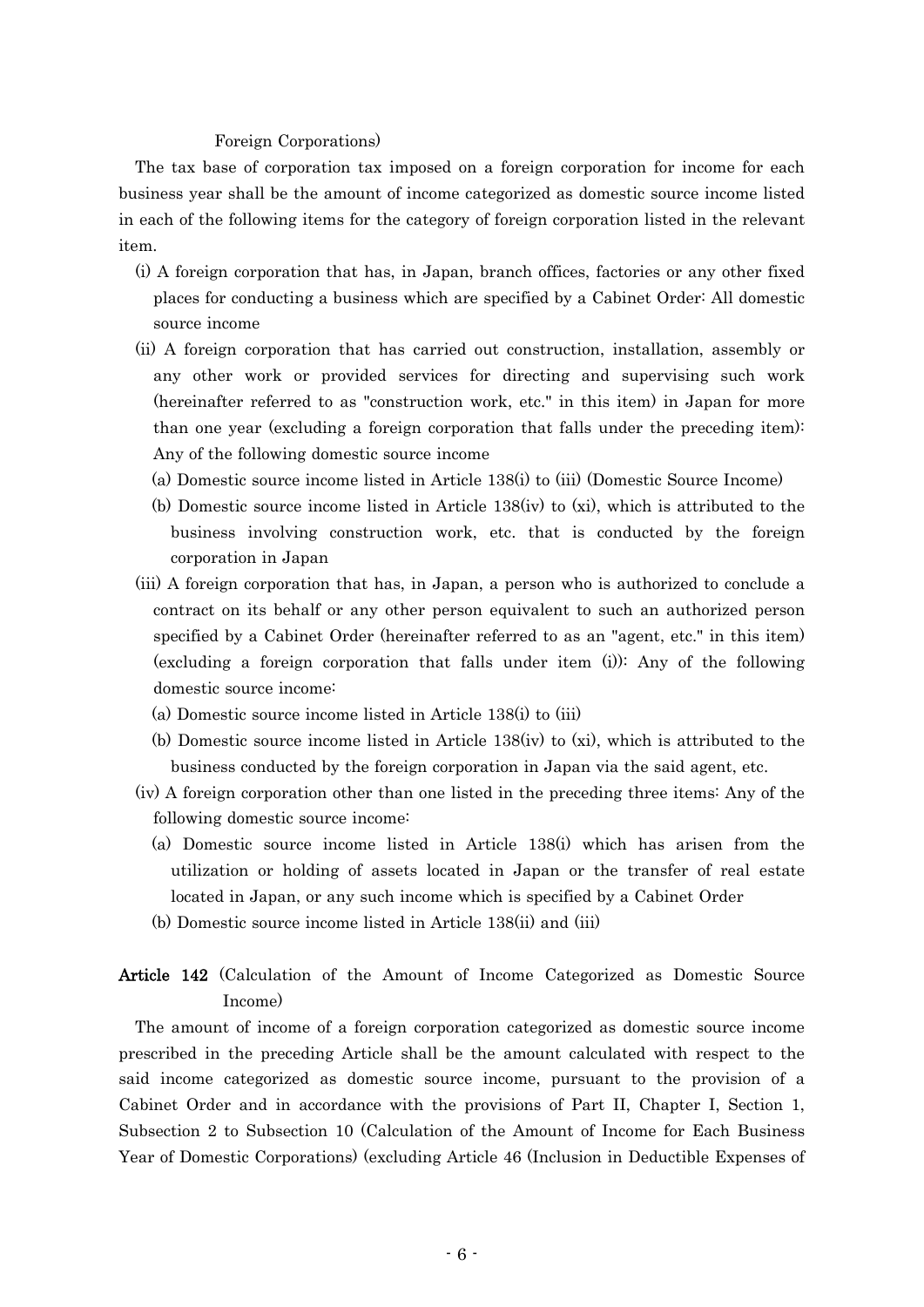the Amount of Advanced Depreciation of Fixed Assets, etc. Acquired by Non-Contribution Partnerships Using Allotment Money) and Article 60-2 (Inclusion in Deductible Expenses of Dividends and the Like Made on the Basis of the Volume of Business with Cooperatives, etc. Incurred by Cooperatives, etc.) as well as Subsection 5, Division 5 (Profit and Loss from Valuation of Assets in Market Value upon Commencement of Consolidated Taxation, etc.) and Division 6 (Profit and Loss from Transactions between Consolidated Corporations in the Business Year prior to Division, etc.))

# Section 2 Calculation of Tax Amount

- Article 143 (Tax Rate for Corporation Tax on Income for Each Business Year in the case of Foreign Corporations)
- (1) The amount of corporation tax imposed on an ordinary corporation or association or foundation without juridical personality, which is a foreign corporation, for income for each business year, shall be the amount calculated by multiplying the amount of income categorized as domestic source income prescribed in Article 141 (Tax Base of Corporation Tax in the case of Foreign Corporations) by a tax rate of 30 percent.
- (2) In the case referred to in the preceding paragraph, with regard to the amount of eight million yen per annum or less out of the amount of income categorized as domestic source income prescribed in Article 141 of an ordinary corporation whose amount of stated capital or amount of capital contributions is not more than 100 million yen at the end of each business year or which has no capital or investment at the end of each business year (excluding an ordinary corporation specified by a Cabinet Order as being equivalent to a mutual company prescribed in the Insurance Business Act) or of an association or foundation without juridical personality, the applicable tax rate shall be 22 percent notwithstanding the provision of the said paragraph.
- (3) The amount of corporation tax imposed on a corporation in the public interest, etc. which is a foreign corporation shall be the amount calculated by multiplying the amount of income categorized as domestic source income prescribed in Article 141 by a tax rate of 22 percent.
- (4) With regard to the application of paragraph (2) to a foreign corporation whose business year is less than one year, the phrase "amount of eight million yen per annum" in the said paragraph shall be deemed to be replaced with "amount calculated by dividing eight million yen by 12 and then multiplying the result by the number of months of the relevant business year."
- (5) The number of months set forth in the preceding paragraph shall be calculated according to the calendar; a fraction less than a month shall be counted as a month.
- (6) The provision of paragraph (2) shall not apply to a trust corporation prescribed in Article 4-7 (Application of This Act to Trust Corporations, etc.).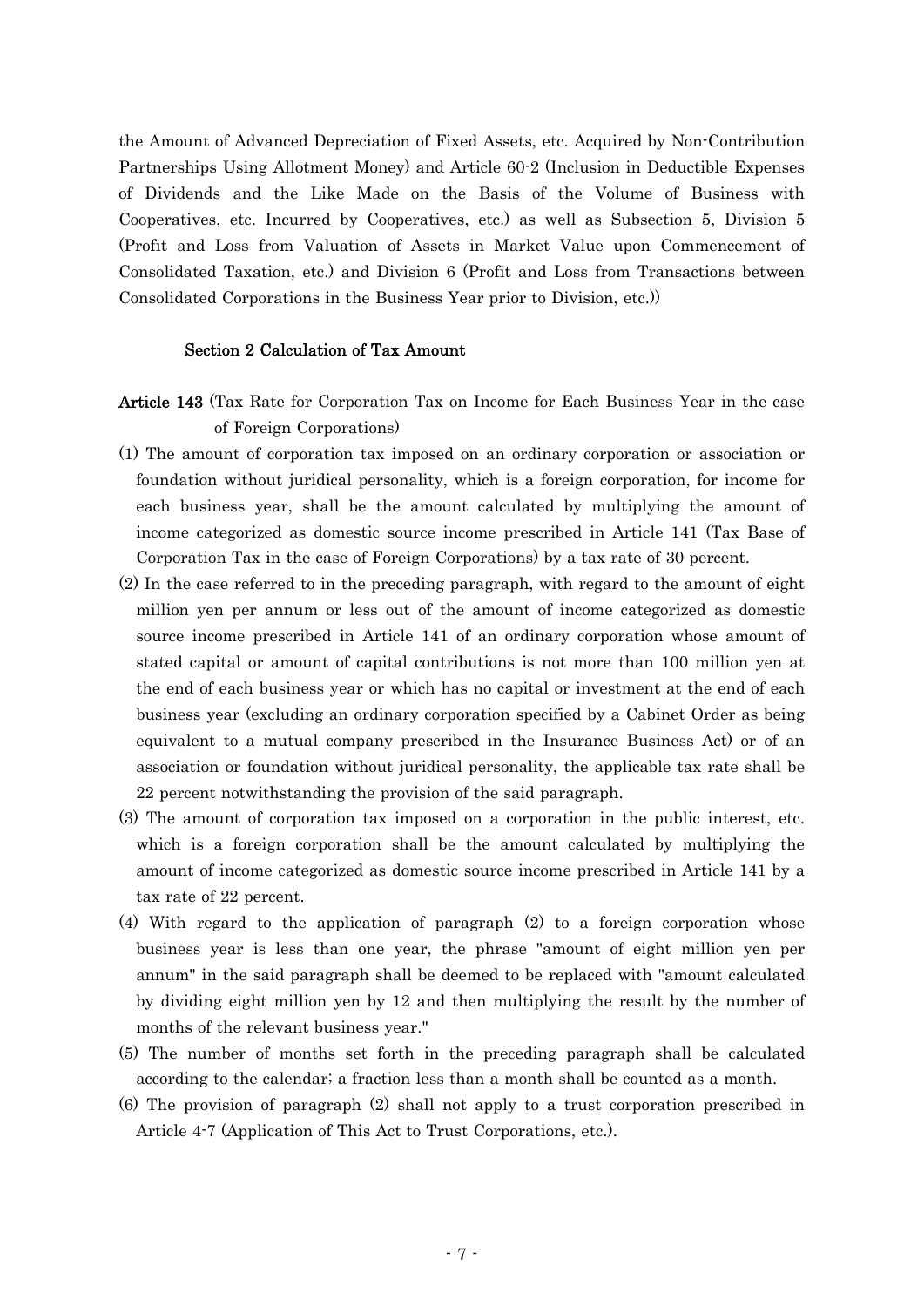### Article 144 (Credit for Income Tax)

The provisions of Article 68 (Credit for Income Tax in the case of Domestic Corporations) shall apply mutatis mutandis in the case where a foreign corporation receives, in each business year, payment of domestic source income listed in each item of Article 141 (Tax Base of Corporation Tax in the case of Foreign Corporations) for the category of foreign corporation listed in the relevant item, on which income tax shall be imposed pursuant to the provisions of the Income Tax Act (excluding a dividend, etc. listed in Article 161(v) of the said Act (Dividend, etc. Received from Domestic Corporations) and which is specified by a Cabinet Order). In this case, the phrase "amount of income tax" in Article 68(1) shall be deemed to be replaced with "amount of income tax (in the case of income tax collected pursuant to the provision of Article 212(1) of the Income Tax Act (Withholding Liability Regarding Income of Nonresidents or Foreign Corporations) with respect to the consideration listed in Article 161(ii) of the said Act (Domestic Source Income), the amount equivalent to a salary, remuneration or pension listed in Article 161(viii) of the said Act that shall be deemed, pursuant to the provision of Article 215 of the said Act (Special Provisions for Withholding at Source of Salary, etc. Paid to Nonresidents for Providing Personal Services), to have been collected pursuant to the provision of Article  $212(1)$  of the said Act shall be deducted)"; the phrase "interest and dividend, etc." in Article 68(2) shall be deemed to be replaced with "the relevant domestic source income."

### Section 3 Filing of Return, Payment and Refund, etc.

### Article 145 (Filing of Return, Payment and Refund, etc.)

- (1) The provisions of Part II, Chapter I, Section 3 (Filing of Return, Payment and Refund, etc. of Corporation Tax on Income for Each Business Year of Domestic Corporation) shall apply mutatis mutandis to the filing of a return, payment, and refund as well as a request for reassessment pursuant to the provision of Article 23(1) of the Act on General Rules for National Taxes (Request for Reassessment) with regard to corporation tax on income for each business year of a foreign corporation.
- (2) In the case referred to in the preceding paragraph, each term or phrase listed in the middle column of the table below that appears in the provision listed in the left hand column of the same table shall be deemed to be replaced with the corresponding term or phrase listed in the right hand column of the same table.

| Article $71(1)$  | Ordinary corporation (excluding Ordinary corporation                |  |
|------------------|---------------------------------------------------------------------|--|
| (Interim Return) | those under liquidation                                             |  |
|                  | proceedings)                                                        |  |
|                  | (the first business year after the $(\text{the}$ business year that |  |
|                  | establishment of an ordinary includes the day on which an           |  |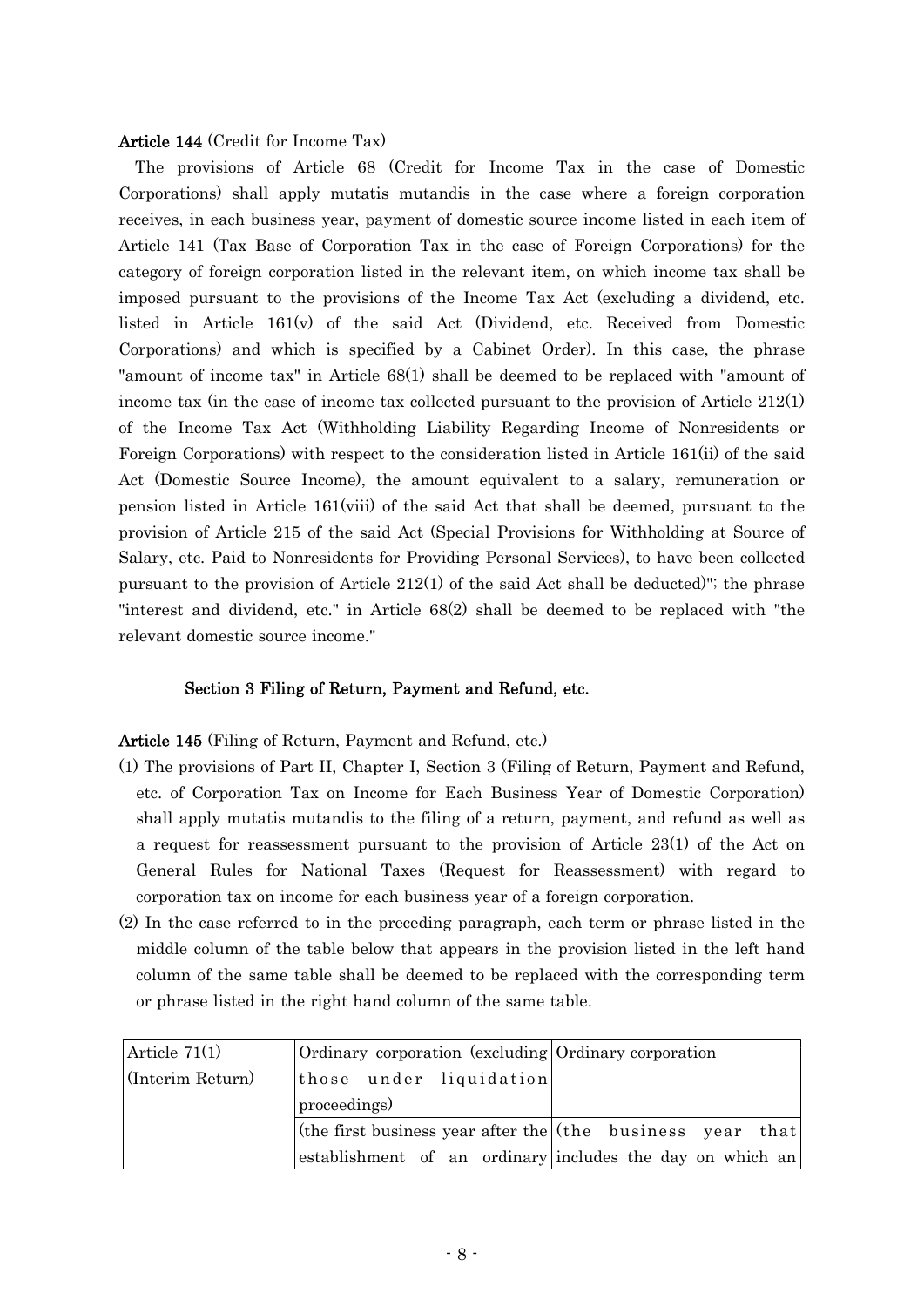|                |               |    | corporation which is a domestic ordinary corporation that falls |
|----------------|---------------|----|-----------------------------------------------------------------|
|                |               |    | corporation except where it is within the scope of foreign      |
|                |               |    | established through a qualified corporations listed in Article  |
| merger         |               |    | $141(i)$ to (iii) (Tax Base of                                  |
|                |               |    | Corporation Tax in the case of                                  |
|                |               |    | Foreign Corporations)<br>has                                    |
|                |               |    | fallen under any of the                                         |
|                |               |    | categories of foreign                                           |
|                |               |    | corporations listed in these                                    |
|                |               |    | items, the business year that                                   |
|                |               |    | includes the day on which an                                    |
|                |               |    | ordinary corporation which                                      |
|                |               |    | falls under the category of                                     |
|                |               |    | foreign corporation listed in                                   |
|                |               |    | Article 141(iv) has commenced,                                  |
|                |               |    | in Japan, a business prescribed                                 |
|                |               |    | Article 138(ii)<br>i n                                          |
|                |               |    | (Consideration for Business of                                  |
|                |               |    | Providing Personal Services)                                    |
|                |               |    | (hereinafter referred to as a                                   |
|                |               |    | "personal services business") or                                |
|                |               |    | the business year that includes                                 |
|                |               |    | the day on which such                                           |
|                |               |    | ordinary corporation has                                        |
|                |               |    | earned domestic source income                                   |
|                |               |    | listed in Article $141(iv)$ other                               |
|                |               |    | than the consideration set                                      |
|                |               |    | forth in Article 138(ii)                                        |
| Or where there | $\frac{1}{1}$ | no | such Or where there is no such                                  |
| amount         |               |    | amount, or where, within the                                    |
|                |               |    | said two-month period, an                                       |
|                |               |    | ordinary corporation which                                      |
|                |               |    | falls within the scope of foreign                               |
|                |               |    | corporations listed in Article                                  |
|                |               |    | $141(i)$ to $(iii)$ ceases to fall                              |
|                |               |    | under any of the categories of                                  |
|                |               |    | foreign corporations listed in                                  |
|                |               |    | these items due to the failure                                  |
|                |               |    | to give a notification of tax                                   |
|                |               |    | agent pursuant<br>the<br>to                                     |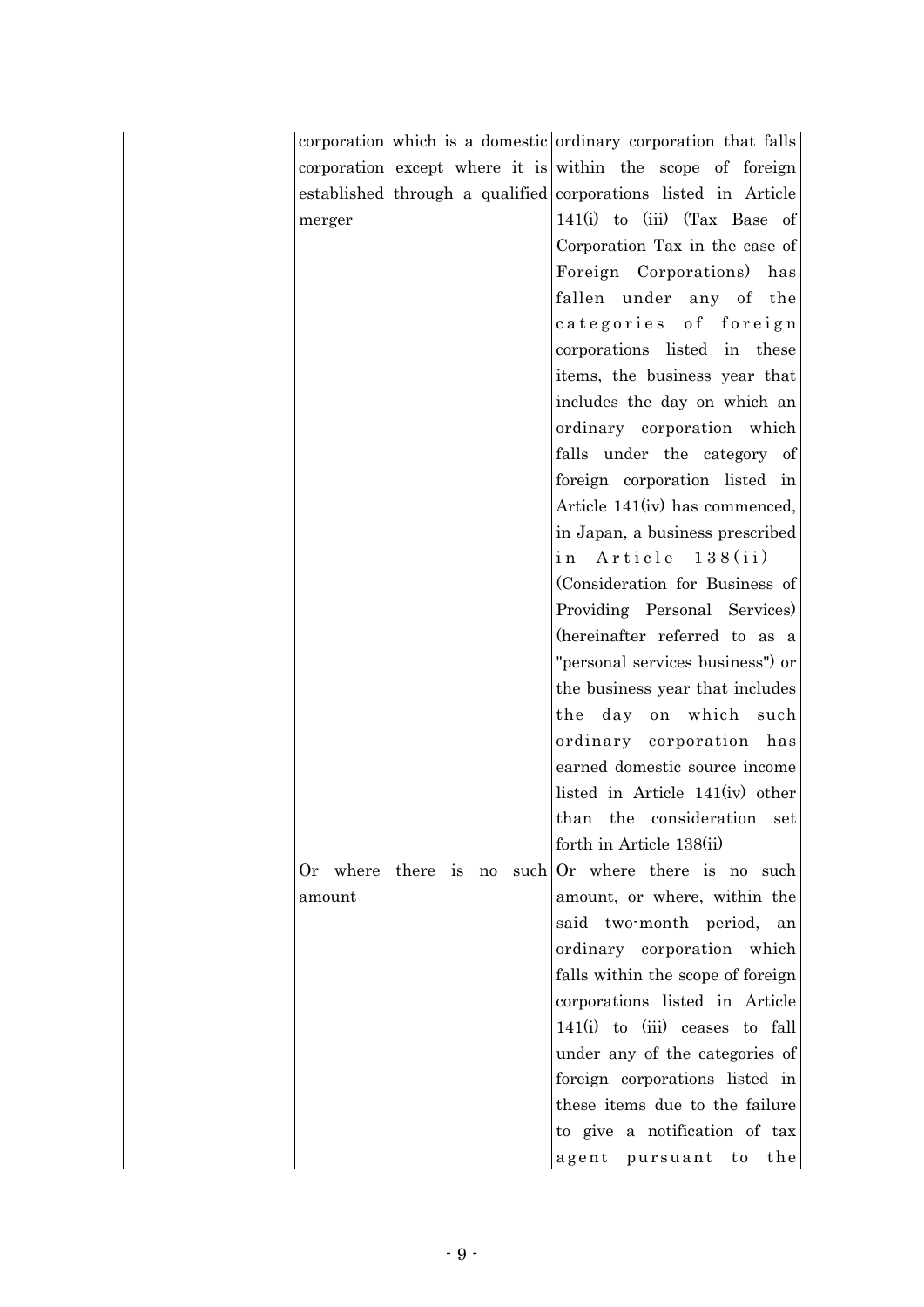|                        |                                                                                                                                         | provision of Article 117(2) of<br>the Act on General Rules for<br>National Taxes (Tax Agent)<br>(hereinafter referred to as a<br>"notification of tax agent" or<br>an ordinary corporation which<br>falls under the category of |
|------------------------|-----------------------------------------------------------------------------------------------------------------------------------------|---------------------------------------------------------------------------------------------------------------------------------------------------------------------------------------------------------------------------------|
|                        |                                                                                                                                         | foreign corporation listed in<br>Article 141(iv) abolishes the<br>personal services business                                                                                                                                    |
|                        |                                                                                                                                         | conducted in Japan                                                                                                                                                                                                              |
| Article                | 72(3) $\vert$ (excludingArticle 58(2) and (6) $\vert$ (excluding Article 58(2) and                                                      |                                                                                                                                                                                                                                 |
| Tо<br>(Matters         | be (Requirements for Carryover of $(6)$ (Requirements<br>Stated in Interim Loss Arising from Disaster in Carryover of Loss Arising from | for                                                                                                                                                                                                                             |
|                        | Return Form in the the Business Year When Blue Disaster in the Business Year                                                            |                                                                                                                                                                                                                                 |
|                        | Case of Provisional Return Form Has Not Been When Blue Return Form Has                                                                  |                                                                                                                                                                                                                                 |
| $S$ ettlement of Filed |                                                                                                                                         | Not Been Filed), Article 46                                                                                                                                                                                                     |
| Accounts)              |                                                                                                                                         | (Inclusion in Deductible)                                                                                                                                                                                                       |
|                        |                                                                                                                                         | Expenses of the Amount of                                                                                                                                                                                                       |
|                        |                                                                                                                                         | Advanced Depreciation of                                                                                                                                                                                                        |
|                        |                                                                                                                                         | Fixed Assets, etc. Acquired by                                                                                                                                                                                                  |
|                        |                                                                                                                                         | Non-Contribution Partnerships                                                                                                                                                                                                   |
|                        |                                                                                                                                         | Using Allotment Money) and                                                                                                                                                                                                      |
|                        |                                                                                                                                         | Article 60-2 (Inclusion in                                                                                                                                                                                                      |
|                        |                                                                                                                                         | Deductible Expenses<br>of                                                                                                                                                                                                       |
|                        |                                                                                                                                         | Dividends and the Like Made                                                                                                                                                                                                     |
|                        |                                                                                                                                         | on the Basis of the Volume of                                                                                                                                                                                                   |
|                        |                                                                                                                                         | Business with Cooperatives                                                                                                                                                                                                      |
|                        |                                                                                                                                         | Incurred by Cooperatives, etc.)                                                                                                                                                                                                 |
|                        | In Article 68(3) and (4) (Credit In Article 68(3) and (4) (Credit                                                                       |                                                                                                                                                                                                                                 |
|                        | for Income Tax) and Article for Income Tax) as applied                                                                                  |                                                                                                                                                                                                                                 |
|                        | $69(16)$ (Credit for Foreign Tax), mutatis mutandis pursuant to                                                                         |                                                                                                                                                                                                                                 |
|                        | the term "final return form" Article 144 (Application                                                                                   |                                                                                                                                                                                                                                 |
|                        | shall be deemed to be replaced Mutatis Mutandis to Foreign                                                                              |                                                                                                                                                                                                                                 |
|                        | with "interim return form"; in Corporations), the term "final                                                                           |                                                                                                                                                                                                                                 |
|                        | Article $69(17)$ , the term "final return form" shall be deemed                                                                         |                                                                                                                                                                                                                                 |
|                        | return form" shall be deemed to to be replaced with "interim                                                                            |                                                                                                                                                                                                                                 |
|                        | be replaced with "interim return return form"                                                                                           |                                                                                                                                                                                                                                 |
|                        | form"; in Article $69(18)$ , the                                                                                                        |                                                                                                                                                                                                                                 |
|                        | term "final return form" shall be                                                                                                       |                                                                                                                                                                                                                                 |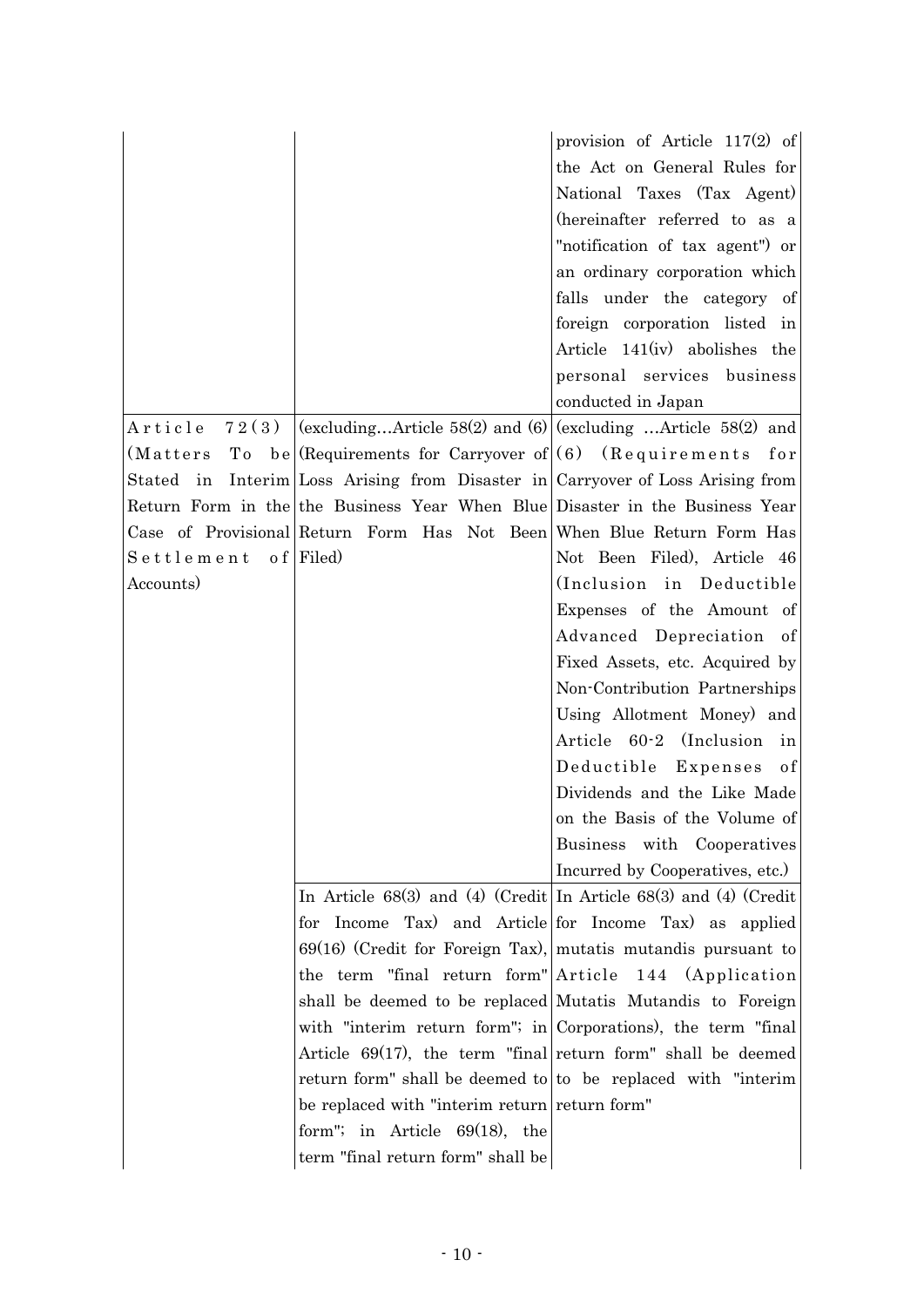|                 | deemed to be replaced with                                      |                                   |
|-----------------|-----------------------------------------------------------------|-----------------------------------|
|                 | "interim return form,<br>final                                  |                                   |
|                 | return form"                                                    |                                   |
| Article $74(1)$ | Domestic corporation (excluding Foreign corporation             |                                   |
| (Final Return)  | an ordinary corporation which is                                |                                   |
|                 | a domestic corporation under                                    |                                   |
|                 | liquidation proceedings and a                                   |                                   |
|                 | cooperative, etc. under                                         |                                   |
|                 | liquidation proceedings)                                        |                                   |
|                 | Within two months from the Within two months from the           |                                   |
|                 | day following the end of each day following the end of each     |                                   |
|                 | business year                                                   | business year (in the case        |
|                 |                                                                 | where a corporation which falls   |
|                 |                                                                 | within the scope of foreign       |
|                 |                                                                 | corporations listed in Article    |
|                 |                                                                 | $141(i)$ to (iii) (Tax Base of    |
|                 |                                                                 | Corporation Tax in the case of    |
|                 |                                                                 | Foreign Corporations) ceases to   |
|                 |                                                                 | fall under any of the categories  |
|                 |                                                                 | of foreign corporations listed in |
|                 |                                                                 | these items due to the failure    |
|                 |                                                                 | to give a notification of tax     |
|                 |                                                                 | agent or a corporation which      |
|                 |                                                                 | falls under the category of       |
|                 |                                                                 | foreign corporation listed in     |
|                 |                                                                 | Article 141(iv) abolishes the     |
|                 |                                                                 | personal services business        |
|                 |                                                                 | conducted in Japan: by the day    |
|                 |                                                                 | preceding the day on which        |
|                 |                                                                 | two months have elapsed from      |
|                 |                                                                 | the end of the business year, or  |
|                 |                                                                 | by the day on which the           |
|                 |                                                                 | corporation ceases to fall under  |
|                 |                                                                 | any category of foreign           |
|                 |                                                                 | corporation or abolishes the      |
|                 |                                                                 | relevant business, whichever      |
|                 |                                                                 | comes earlier)                    |
|                 | The preceding Section                                           | Part III, Chapter II, Section 2   |
|                 | Article 68 and Article 69 (Credit Article 68 (Credit for Income |                                   |
|                 | for Income Tax, etc.)                                           | Tax) as applied mutatis           |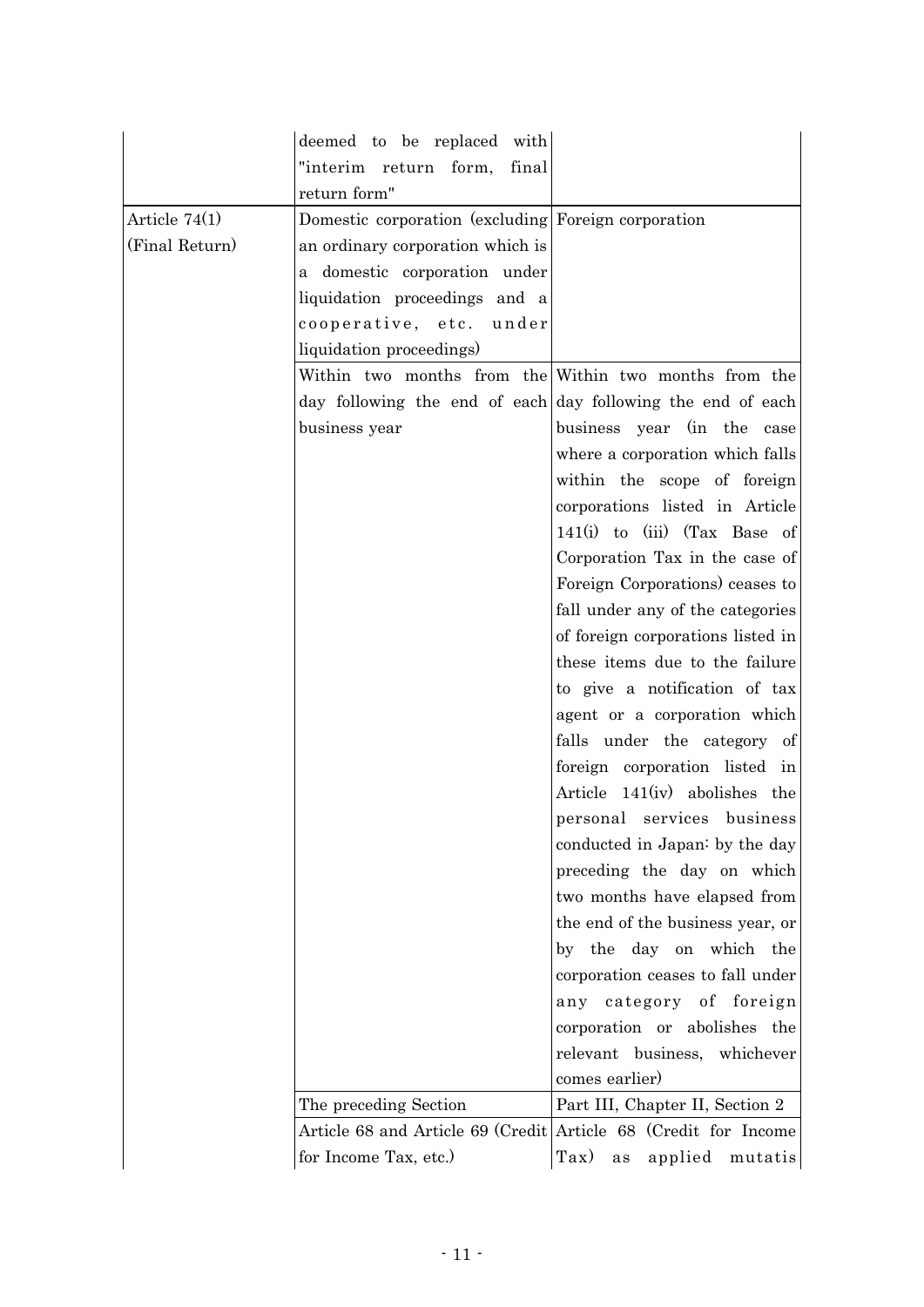|                                     |                                                                                      | mutandis pursuant to Article                           |
|-------------------------------------|--------------------------------------------------------------------------------------|--------------------------------------------------------|
|                                     |                                                                                      | 144 (Application Mutatis<br>Mutandis<br>t o<br>Foreign |
|                                     |                                                                                      |                                                        |
| 75(1)                               |                                                                                      | Corporations)<br>the                                   |
| Article                             | Return under the provision of Return                                                 | pursuant to                                            |
| (Postponement of                    | paragraph (1) of the preceding                                                       | provision of paragraph (1) of                          |
| Due Date of Final Article           |                                                                                      | preceding Article<br>the                               |
| Return) and Article                 |                                                                                      | (excluding returns to be filed                         |
| $75-2(1)$ (Special)                 |                                                                                      | in the case where a corporation                        |
| Provisions for                      |                                                                                      | which falls within the scope of                        |
| Postponement of Due                 |                                                                                      | foreign corporations listed in                         |
| Date of<br>Final                    |                                                                                      | Article $141(i)$ to (iii) (Tax Base                    |
| Return)                             |                                                                                      | of Corporation Tax in the case                         |
|                                     |                                                                                      | of Foreign Corporations) ceases                        |
|                                     |                                                                                      | to fall under any of the                               |
|                                     |                                                                                      | categories of foreign                                  |
|                                     |                                                                                      | corporations listed in these                           |
|                                     |                                                                                      | items due to the failure to give                       |
|                                     |                                                                                      | a notification of tax agent or a                       |
|                                     |                                                                                      | corporation which falls under                          |
|                                     |                                                                                      | the category of foreign                                |
|                                     |                                                                                      | corporation listed in Article                          |
|                                     |                                                                                      | 141(iv) abolishes the personal                         |
|                                     |                                                                                      | services business conducted in                         |
|                                     |                                                                                      | Japan)                                                 |
|                                     | Article 80(1) (Refund Articles 68 to Article 70.2 (Tax Article 68 (Credit for Income |                                                        |
| Carryback of Credit)<br>$_{\rm by}$ |                                                                                      | $\text{Tax)}$<br>applied mutatis<br>as                 |
| Loss)                               |                                                                                      | mutandis pursuant to Article                           |
|                                     |                                                                                      | 144 (Application Mutatis                               |
|                                     |                                                                                      | Mutandis<br>t o<br>Foreign                             |
|                                     |                                                                                      | Corporations)                                          |

# Chapter III Corporation Tax on Retirement Pension Fund

# Section 1 Tax Base and Calculation Thereof

Article 145-2 (Tax Base of Corporation Tax on Retirement Pension Funds in the case of Foreign Corporations)

The tax base of corporation tax imposed on a foreign corporation with respect to a retirement pension fund shall be the amount of the retirement pension fund for each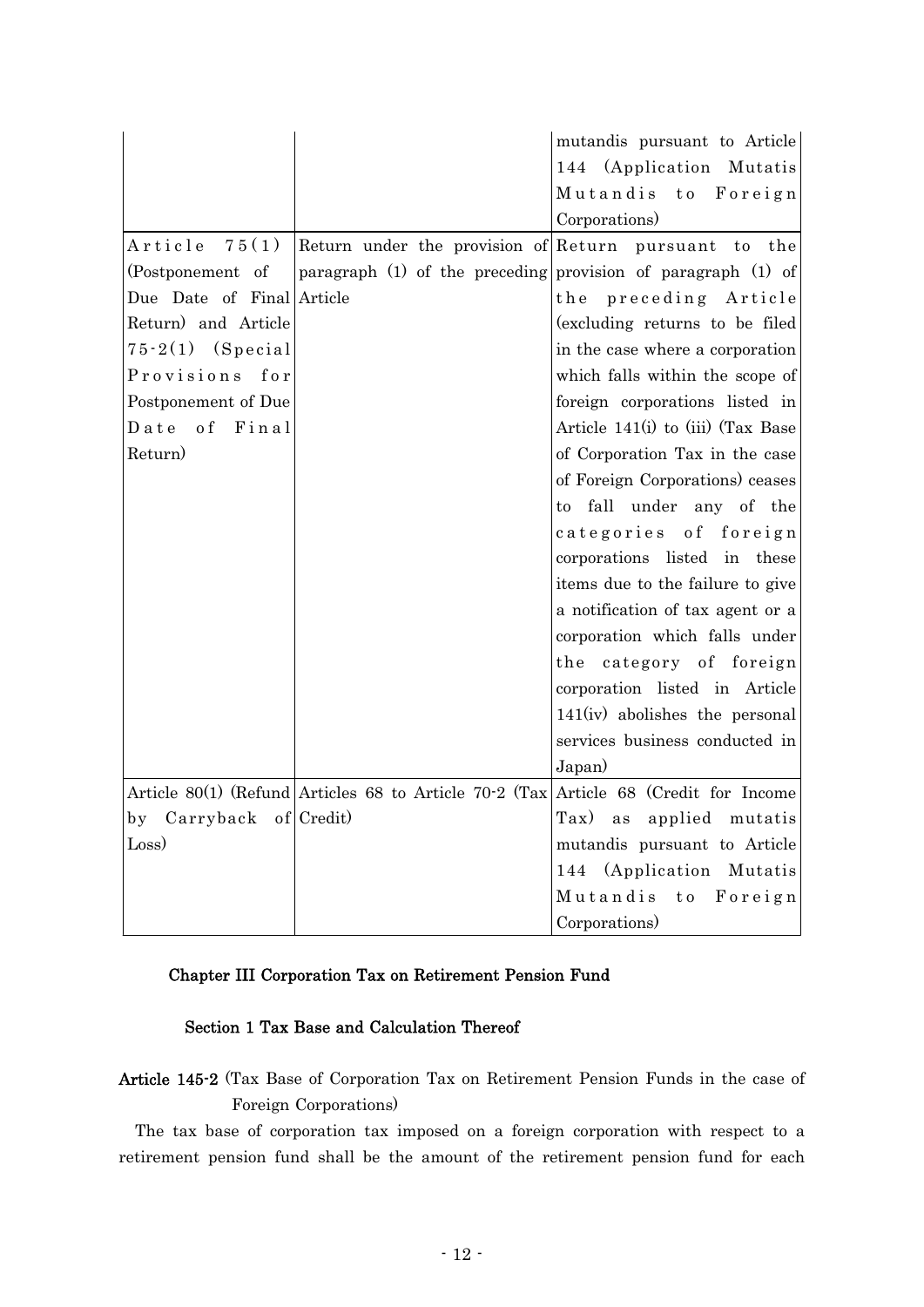business year.

Article 145-3 (Calculation of the Amount of Retirement Pension Funds in the case of Foreign Corporations)

The amount of a retirement pension fund for each business year that is managed by a foreign corporation which performs retirement pension services, etc. prescribed in Article 84(1) (Calculation of the Amount of Retirement Pension Funds) shall be the amount calculated pursuant to the method of a Cabinet Order and in accordance with the provisions of the said Article to Article 86 (Calculation of the Amount of Retirement Pension Funds and Special Provisions Therefor).

### Section 2 Calculation of Tax Amount

Article 145-4 (Tax Rate for Corporation Tax on Retirement Pension Funds in the case of Foreign Corporations)

The amount of corporation tax imposed on a foreign corporation with respect to a retirement pension fund shall be the amount calculated by multiplying the amount of the retirement pension fund for each business year by a tax rate of one percent.

### Section 3 Filing of Return and Payment

### Article 145-5 (Filing of Return and Payment)

The provisions of Part II, Chapter II, Section 3 (Filing of Return and Payment of Corporation Tax on Retirement Pension Funds in the case of Domestic Corporations) shall apply mutatis mutandis to the filing of a return and payment of corporation tax on retirement pension funds by a foreign corporation. In this case, the term "the preceding Article" in Article 88(ii) (Interim Return on Retirement Pension Funds) shall be deemed to be replaced with "Article 145-4 (Tax Rate for Corporation Tax on Retirement Pension Funds in the case of Foreign Corporations)," and the phrase "Article 87 (Tax Rate for Corporation Tax on Retirement Pension Funds)" in Article 89(ii) (Final Return on Retirement Pension Funds) shall be deemed to be replaced with "Article 145-11 (Tax Rate for Corporation Tax on Retirement Pension Funds in the case of Foreign Corporations)."

### Chapter IV Blue Return

#### Article 146 (Blue Return)

(1) The provisions of Part II, Chapter IV (Blue Return in the case of Domestic Corporations) shall apply mutatis mutandis to a final return form and interim return form, and a final return form for a retirement pension fund and interim return form for a retirement pension fund, all of which are filed by a foreign corporation, as well as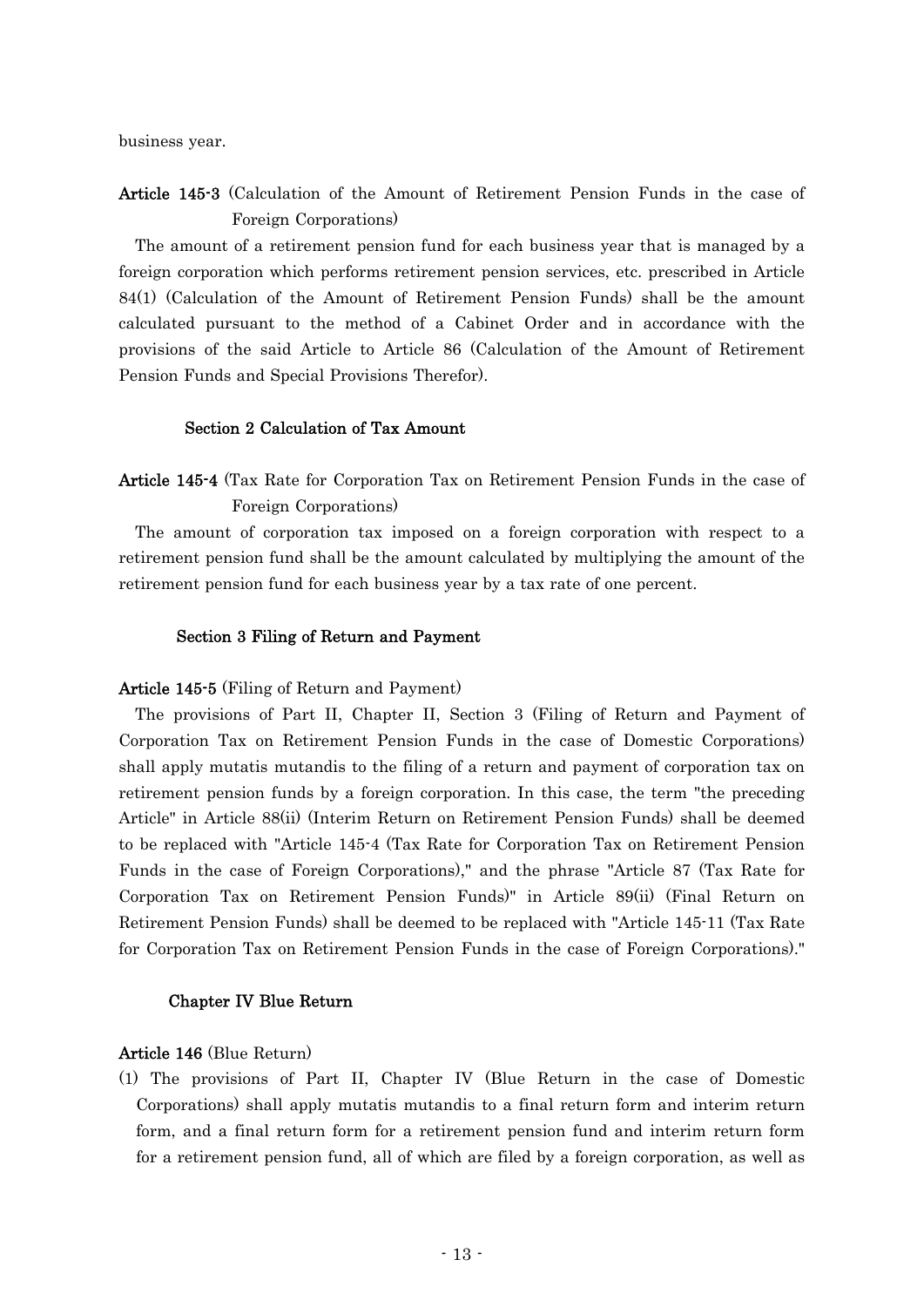an amended return form pertaining to any of such return forms.

(2) In the case referred to in the preceding paragraph, each term or phrase listed in the middle column of the table below that appears in the provision listed in the left hand column of the same table shall be deemed to be replaced with the corresponding term or phrase listed in the right hand column of the same table.

|            |                      | Article $122(2)(i)$ Business year that includes Business year that includes the day on |
|------------|----------------------|----------------------------------------------------------------------------------------|
|            |                      | (Application for the date of establishment of which an ordinary corporation that       |
|            |                      | Approval of an ordinary corporation or falls within the scope of foreign               |
|            |                      | Filing Blue cooperative, etc., which is a corporations listed in Article 141(i) to     |
| Return)    | domestic corporation | (iii) (Tax Base of Corporation Tax in                                                  |
|            |                      | the case of Foreign Corporations) has                                                  |
|            |                      | fallen under any of the categories of                                                  |
|            |                      | foreign corporations listed in these                                                   |
|            |                      | items, the business year that includes                                                 |
|            |                      | the day on which an ordinary                                                           |
|            |                      | corporation which falls under the                                                      |
|            |                      | category of foreign corporation listed in                                              |
|            |                      | Article 141(iv) has commenced a                                                        |
|            |                      | personal services business in Japan, or                                                |
|            |                      | the business year that includes the day                                                |
|            |                      | on which such ordinary corporation                                                     |
|            |                      | has earned domestic source income                                                      |
|            |                      | listed in Article 141(iv) other than the                                               |
|            |                      | consideration listed in Article 138(ii)                                                |
|            |                      | (Consideration for the Business of                                                     |
|            |                      | Providing Personal Services)                                                           |
|            | The said date        | The day on which the corporation has                                                   |
|            |                      | fallen under the relevant category of                                                  |
|            |                      | foreign corporation, has commenced                                                     |
|            |                      | the relevant business or has earned                                                    |
|            |                      | the relevant income                                                                    |
| Article    |                      | The day on which a The day on which a corporation in the                               |
| 122(2)(ii) |                      | corporation in the public public interest, etc. or association or                      |
|            |                      | interest, etc. or association or foundation without juridical                          |
|            |                      | foundation without juridical personality, which is a domestic                          |
|            |                      | personality, which is a corporation, has earned domestic                               |
|            |                      | domestic corporation, has income listed in each item of Article                        |
|            |                      | commenced a profit-making 141 for the category of foreign                              |
|            | business             | corporation listed in the relevant item,                                               |